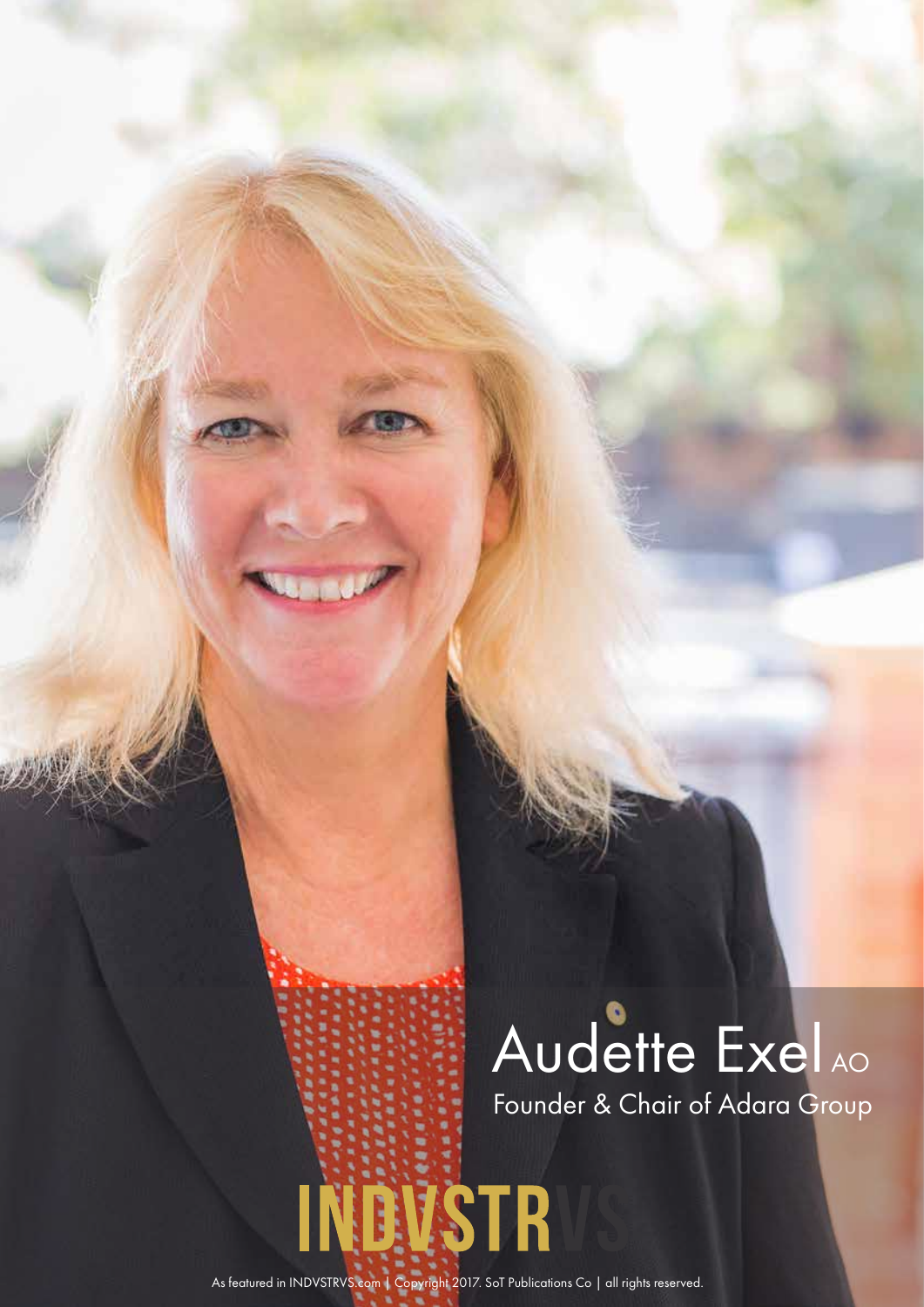

## Audette Exel - A Social Justice Venturer

When we think of two worlds colliding, we may imagine ensuing chaos. In the example of Audette Exel however, convergence is the start of something beautiful. We chat with a humble, yet hugely-spirited, NZ-born, 2016 Leading Philanthropist Award winner about leadership, social justice and breaking down walls in our minds...

For Audette Exel, meritocracy<br>is a dirty word. Raised by<br>'deep values people' Exel<br>knew, from an early age, that life or Audette Exel, meritocracy is a dirty word. Raised by 'deep values people' Exel was unfair and in her eyes, it is the responsibility of those who have the means to adjust the scales of privilege. Now 53, Exel is living proof that an intention to do good, coupled with an obstinate determination, can lead to remarkable things.

Born in the south, but raised in the north island of New Zealand, Exel says her parents were wealthy in values, not materials. With the late TV journalist David Exel as her father, (whom was once blacklisted and declared 'persona non-grata' for his vocal opposition to former conservative NZ prime minister Robert Muldoon following his election victory in 1975), Exel learnt the importance of personal integrity early in life.

"Everyone has their own path and I think that life is continually a process of stepping towards who you really are. Society is full of messages telling us who we should be, how we should behave, who we should befriend…there's all these constraints, so on a personal level, my journey is about holding to my own truth with humility, and getting as close to the truth of who I am before a Mack truck mows me down," says Exel.

Crediting a deep sense of gratitude as being central to finding happiness, Exel counts her childhood experiences - growing up in a family that debated, were widely-read and had a steadystream of marvellous individuals break bread at the kitchen table – as the reason why she has a perennial sense of wonder about the world at large.

By Joanne Leila Smith | 16 November 2016

"Recognizing good fortune and being thankful for it is the key to having a useful life. I was always conscious that if I was born a little girl in a country other than NZ my life would have been profoundly different. In the sixties and seventies, we were raised to feel grateful for our life. The clean air we breathe, the safety of our homes and the food on the table and the great education system... was always juxtaposed against the incredible injustices of our planet. So, when I think about my life, I understand it has been an enormous blessing…When people say life is about merit, I wonder if they had ever considered where they were born and the circumstances of their life with a global eye. There is simply no merit in being born able-bodied in a wealthy country," says Exel.

During the Vietnam War, Exel's family moved to Singapore, while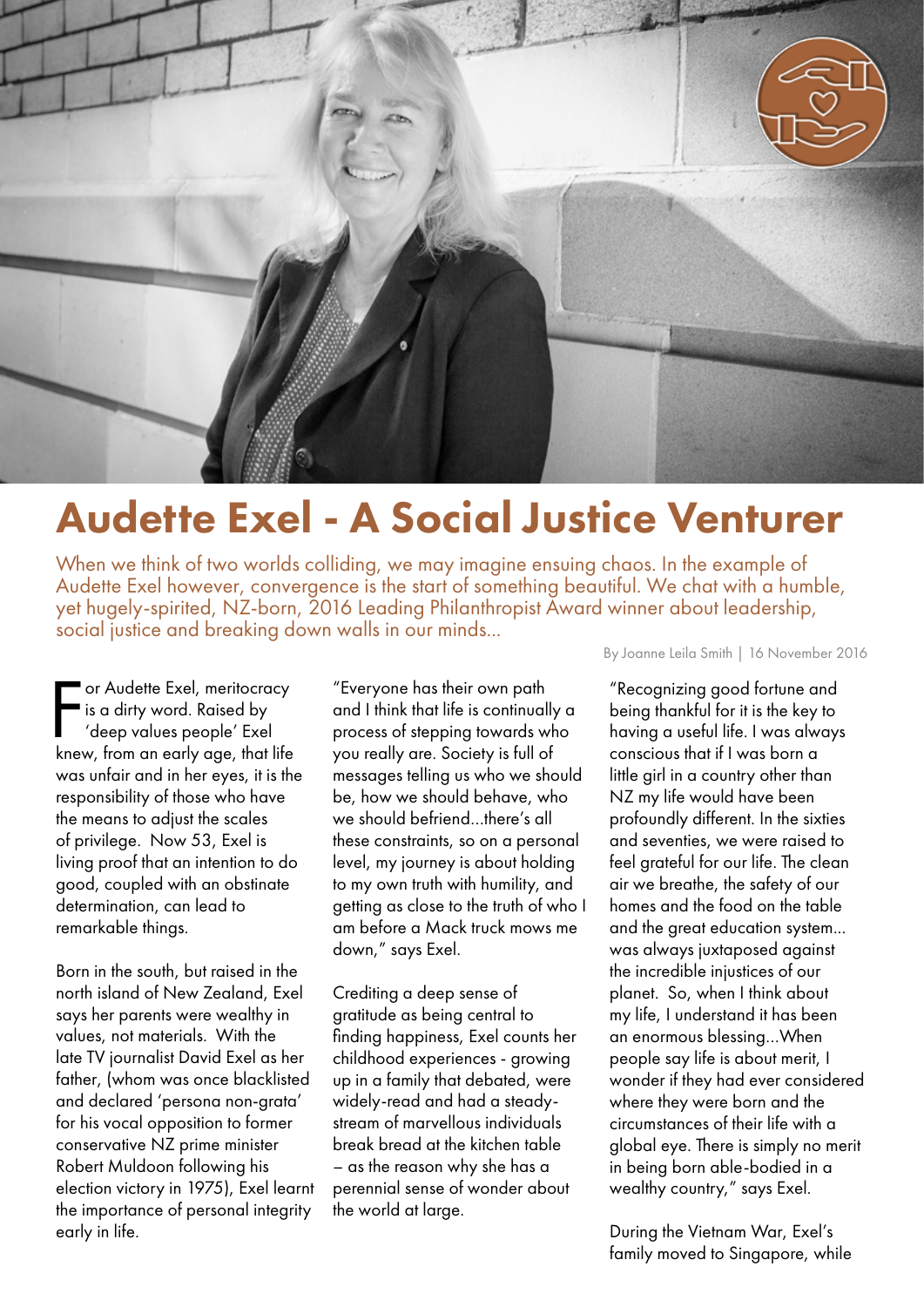her father worked as an embedded foreign correspondent for the NZ Press Association in Vietnam. Stationed with NZ troops, Exel describes her home as an activist, values driven household, with a childhood wrapped in human rights, social justice, understanding one's place in the world and a sense of obligation to give to others.

For Exel, social justice was a form of osmosis that came about from an exposure to a steady stream of interesting people whose values aligned with her very passionate parents. Two such people who made lasting impressions on Exel were Abraham Ordia and Mairead Corrigan.

"Abraham was a founding member of the Supreme Council for Sport in Africa during the apartheid. Because he was a black man, married to a white woman, he couldn't live in his own country. I remember feeling a visceral horror of that level of bigotry," says Exel.

Corrigan, who was the founder of the Northern Ireland Peace Movement (later renamed Community of Peace People) was awarded the Nobel Peace Prize in 1976, after starting a mass people's movement for peace in Northern Ireland after her sister's two children were killed by the IRA.

"Corrigan was a homemaker. But one day she walked into the radio station and said, 'I just come from the morgue to identify the bodies of my beloved family. Anybody who wants this madness to stop I'm here to march for peace'. So, she began the largest march for peace in Northern Ireland's history. Her

example gave me this sense that you can be anyone and change the world for the better. She was an ordinary person with extraordinary courage. I have this resonance with people who are angry about injustice and are determined to do something about it," says Exel.

After living in Singapore during the sixties, Exel recalls a moment of understanding the 'other' when she returned home to NZ – a sense which Exel says has never left her.

*"In Singapore I was the 'little blondie' among Malay and Singaporean kids and I remember going back to the playground at school in NZ, looking around and being astonished at being in a place where everyone looked like me. It gave me an acute sense of what it felt like to be different. If there was one thing that my parents were strong on, it was 'our kids will respect everybody'. The person who cleans the street – treat them as if they were the Queen, and God help you if you are not respectful or didn't recognize the inherent value of every human being…yet I felt this lesson as an inherent truth, not as something that I was taught and had to obey," says Exel.*

After spending most of her life in the developing world and working with people living in extreme poverty, Exel says she has never felt poverty was acceptable in any way.

"Whether I am in Hong Kong, India, Nepal, Uganda, I am always confronted by poverty. There is nothing okay about the fact that the most dangerous thing that can happen to a woman in the developing world is to get pregnant. There's nothing okay about only eating once a day, or kids who have been trafficked. Every day is a long night for many and, still, now the feeling I get, is this deep anger for the poor and a determination to do more," says Exel.

According to Exel, poverty is underpinned by a few causative factors. With a global economic system that is based on poverty as cheap labour, poor rule of law and an inability to access value from the resources in the country one is born being major reasons.

"Power does not hand over power. It looks to sustain itself. Those who have power and wealth selfjustify and seek ways to ensure that their interests are defended at all costs. Secondly, rule of law takes a long time to develop to get it right. Having judicial order, a structure and system that is fair is crucial to quality of life… I think that we've had terrible unrest, through war, famine and disease which exacerbates these conditions too. The good news is, we can unpick injustice if we decide to. Creating access to opportunity, technology and open markets – social justice is about sharing. It's there's one thing we reproach our children for it's not sharing but something happens when we transition to adulthood... values drift to wealth creation for yourself and demonizing the concept of sharing, whether it be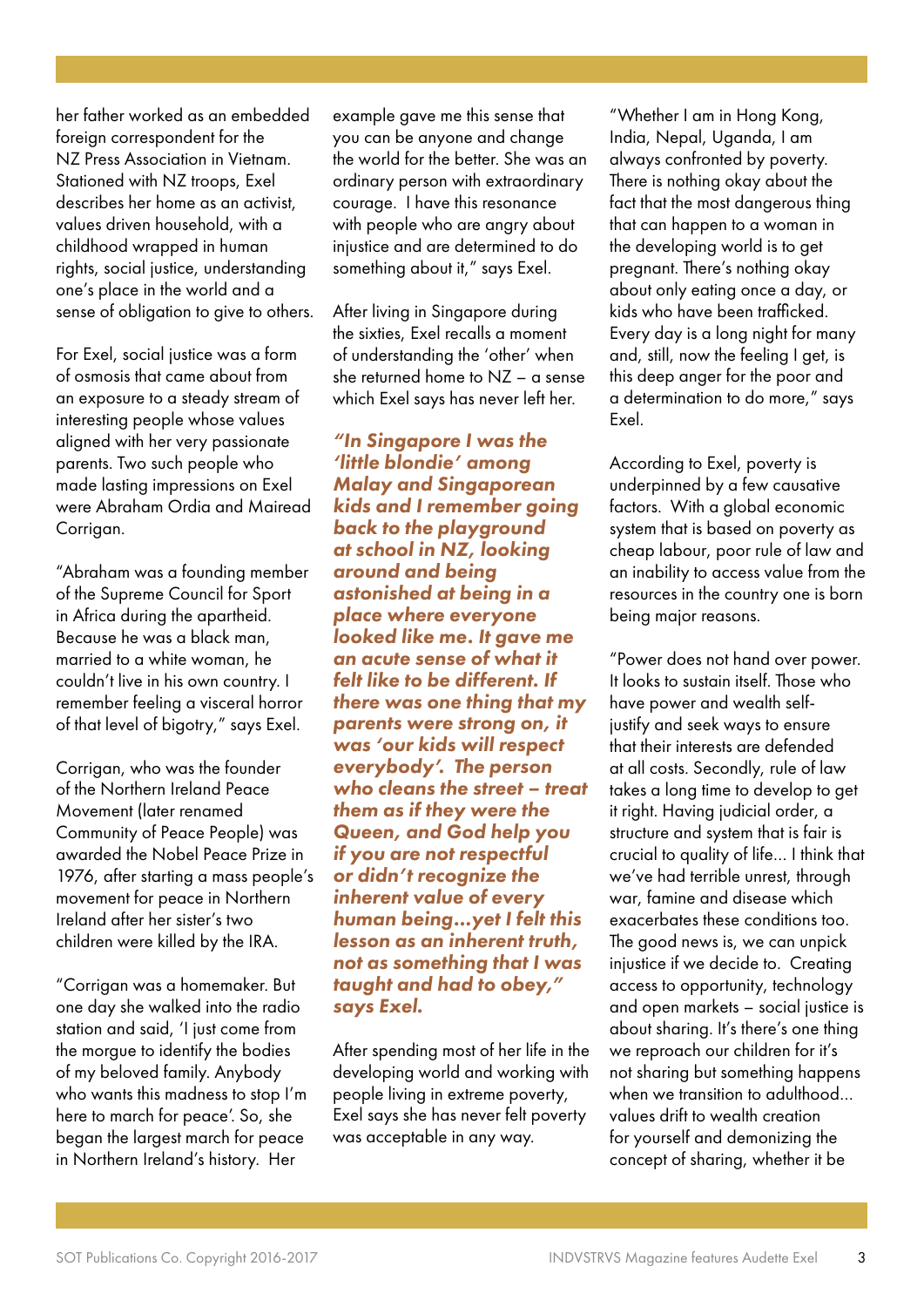through social welfare systems or charity… There is a whole complexity underpinning poverty, but if people unify and say it's not okay, we can change it," says Exel.

And change it is what Exel is all about. After completing her law degree at the University of Melbourne, Exel, a young graduate, instinctively understood that if she was going to be a force for change, she needed to understand the rules of the system before she could turn it on its head.

"As a young graduate, I realised that there's this whole world out there that I don't understand money and power. So, when I finished my study, I decided to step out of my tribe. I was a feminist activist, cut off my hair, put on high heels and immediately recognized my own prejudices in leaving one tribe for a completely different one!" laughed Exel.

Kick-starting her career in corporate law at Allen, Allen Hemsley in Sydney, Exel later joined UK law firm Linklaters & Paines in Hong Kong. Developing a reputation for sharp acumen in international finance, Exel packed her bags for Bermuda in 1992.

Exel's Bermuda connection was fortuitous for what was to come. Prior to the 1997 transfer of sovereignty over Hong Kong from the UK to China, publicly traded Hong Kong companies that had assets outside of Hong Kong put them into Bermuda companies because they were worried that when the changeover came, mainland China may expropriate company assets.

"If you were doing any business with big Hong Kong companies, you were invariably doing a lot of business in Bermuda. I went there to close transactions as a lawyer on behalf of banking clients. I remember walking around Bermuda and thought, wow. This place is unbelievable. It's the biggest re-insurance market

in the world and is basically the world's snootiest off-shore business jurisdiction," laughs Exel.

At the age of thirty, Exel went on to become one of the youngest women in the world to run a publicly-traded bank when she was appointed Managing Director of Bermuda Commercial Bank (BCB). Under her leadership, Exel managed to return an average increase in profits of over 75 percent p.a., increasing assets by AUD371 million, and increasing the assets under administration, custody and trust from AUD2.6 billion to AUD5.96 billion. The BCB became the best performing bank on the Bermuda Stock Exchange. Three years later, Exel was elected a Global Leader of Tomorrow by the World Economic Forum, and shortly afterwards was asked to join the board of the Bermuda Monetary Authority.

"I thought I would stay for a few years, but it turned into 14 years. I founded Adara Group in Bermuda.

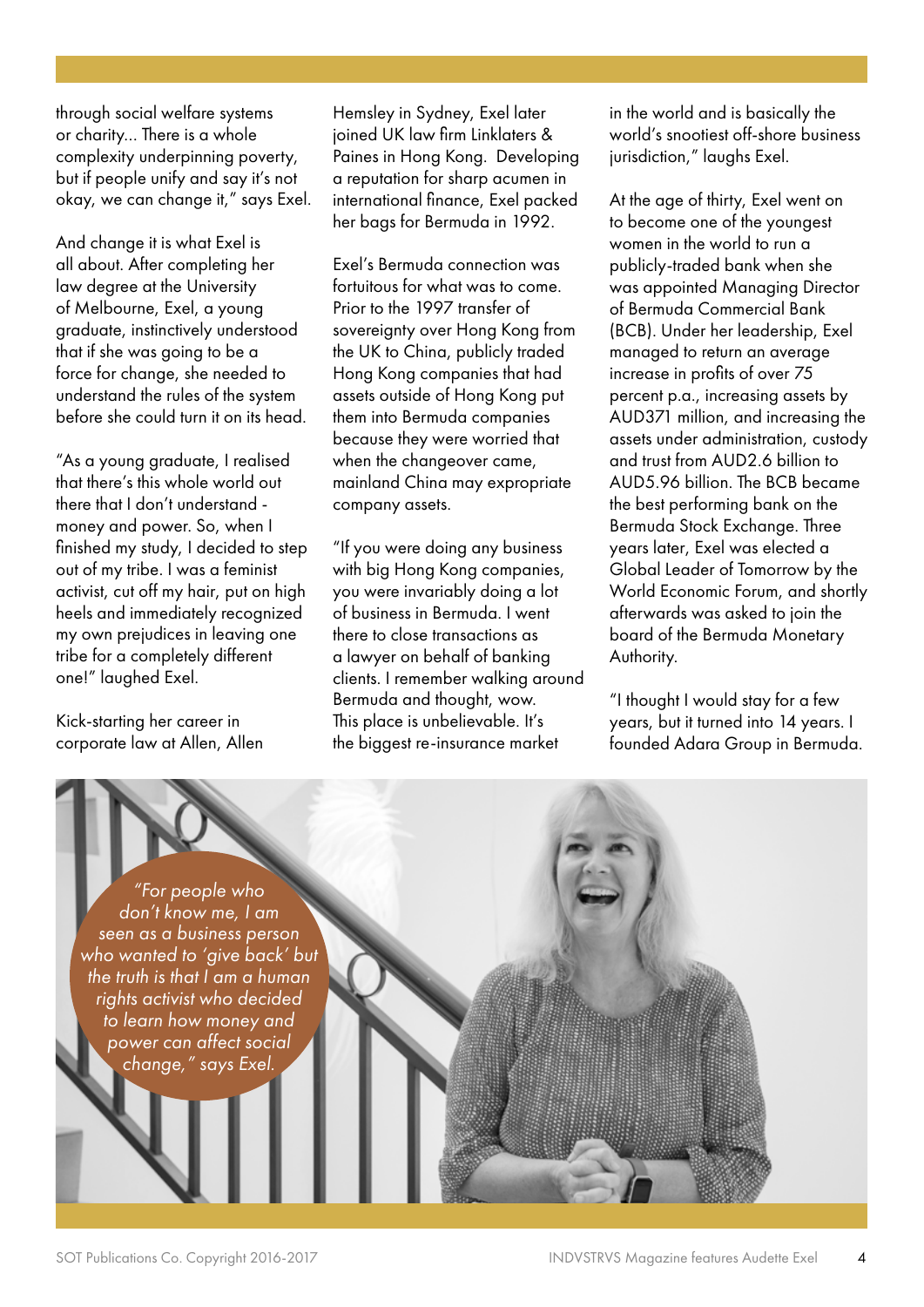Today, people reinterpret what was hubris as having vision, but basically, I chose Bermuda because people knew me as that lady who ran a bank. When people ask me about my global strategy, I laugh. I just had my will and an idea. I think that's what entrepreneurship is about. I was 35, and as it started to unfold, I thought, its bigger than I thought, harder than I thought, and it was too late to back out," says Exel.

18 years later, Adara Group has a footprint in Australia, Nepal, Uganda, Bermuda and the USA.

Since its inception in 1998, Adara has raised more than AUD30.2 million. What is extraordinary about Adara, is it's not your typical NGO. It's a business-forpurpose model whereby Adara has an international development arm, called Adara Development, and it has two Australian-based businesses, Adara Advisors and Adara Partners which provide advisory services to corporates and families in Australia. These advisory firms' sole objective is to fund Adara Development's administration and emergency project costs, allowing 100 percent of all other donations received by Adara Development to go directly to project-related costs in Nepal and Uganda. Since they began, the Adara businesses have contributed more than AUD10 million.

Building health and education programmes in Nepal and Uganda's most remote regions was not for the faint-hearted, and Exel says she was under no illusion or did she have any expectation on how things should run when she started the Adara journey.

"I wanted to work in the most remote places with people living in the most extreme poverty. I believe it is a human right, no matter where you are born, that people are entitled to essential services delivery and Adara is an expression of this conviction. I spent the first year on the road trying to learn about international development. I arrived in Kathmandu, moved in to the local traveler's dive, and started asking lots of questions, 'hello, young dumb blonde with money here'. There was a lot of door knocking, reading, talking to communities, trying to figure out where I fit in… I never went into these regions thinking that I'm here to help. I was aware that I knew nothing about development work but I understood justice. I made it a mission to employ good development specialists," says Exel.

Finding talent wasn't the difficult part. Surprisingly, Exel found that twenty years ago, the idea of business-for-purpose was nearly non-existent and tackling preconceived notions from both the business and NGO communities was a challenge.

"Two decades ago we were trapped in a silo way of thinking about business being only for profit and philanthropy was something to do at the end of your career. I've always loved unorthodoxy and I wanted to have a crack at the model, and say, you can use business for anything that you want, and use it to generate revenue for nonprofit work and you can uncap a nonprofit but brilliant development team by putting a banking team besides them to worry about the money.

I've made a lot of mistakes along the way but the intention remains; to reach across divides. I was blown away by all the brilliant people who joined us; anthropologists, clinicians, development specialists, educators, accountants, lawyers, investment bankers we all use our mastery for a singular purpose. I've spent a lot of my life trying to bring down the borders in my own thinking. I am still trying to do that. When you work in out-of-construct models, the trick is to drop borders around thinking and it can make people discomforted -

*When we started, the immediate reaction was you can't be serious about starting a business to help people in poverty, it must be a tax dodge… that was the business community's take. The nonprofit community's take was who the hell are you? You ran a bank in an offshore tax haven, get the hell out of our valley. And then there were people who said, 'that's sweet dear, go and try save the world and come back when you fail'. There were noble exceptions to that. The Jewish community was incredibly supportive; they have a deep vein of philanthropy and sense of community," says Exel.* 

With the cream of Australia's investment bankers now standing with development specialists in remote Ugandan and Nepalese villages, Exel says that the common desire to do good is not constrained by vocation, culture, age, race or religion – it's the definition of what it means to be human.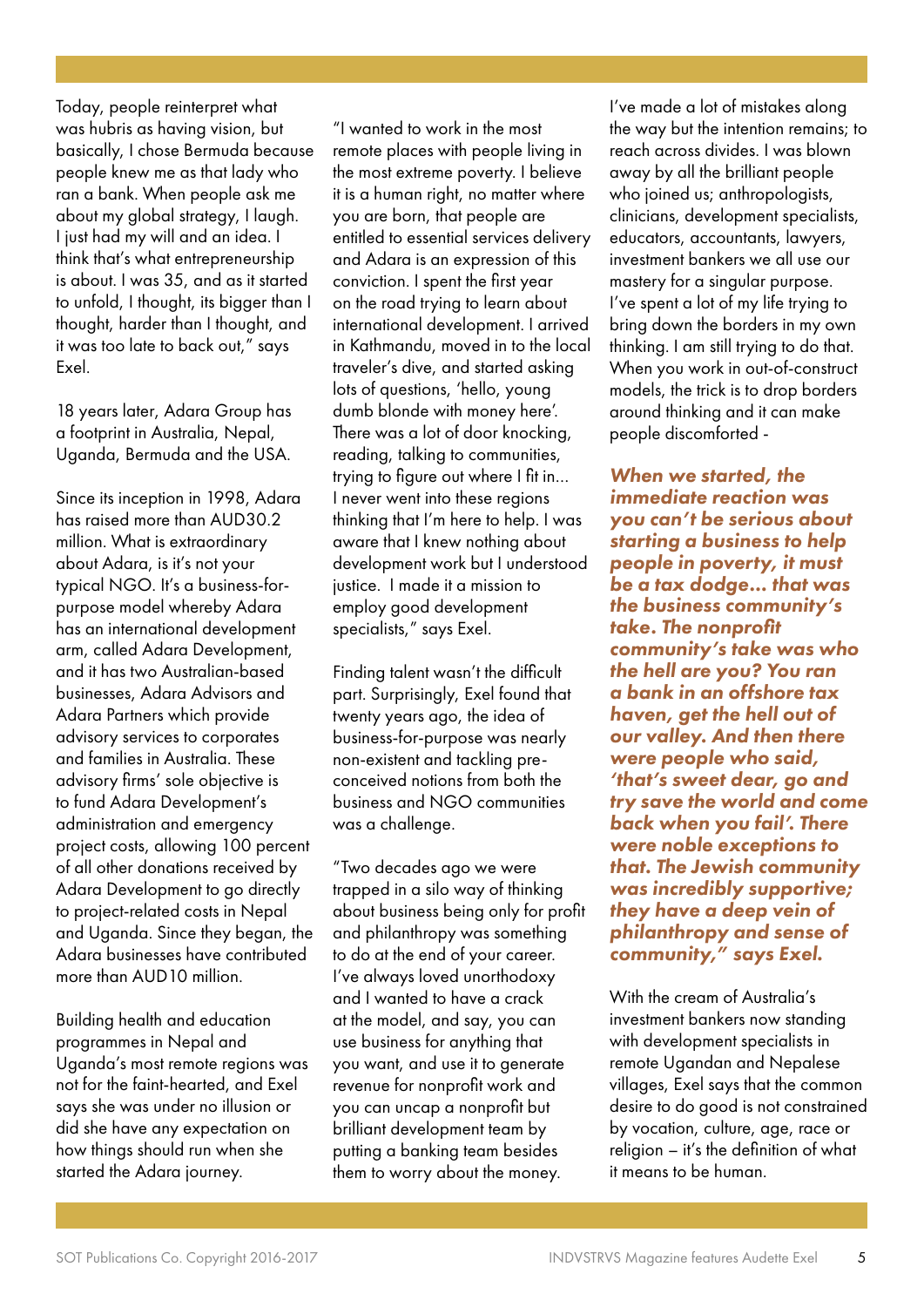

*"Outpouring of support in tragedy is the best expression of who we are. With political discourse, borders are shrinking, and it makes me think about leadership. Leaders have a huge responsibility for the way they speak and behave and I think now more than ever we need to raise our voices for social inclusion, to use our businesses to exhibit the best of human kind," says Exel.*

If ever we had an example of leading change by being the change, Exel's work in the second part of her career has not gone unnoticed.

She was the recipient of the Economic Justice and Community Impact Award from the Young

Presidents Organisation in 2010. In 2012, Exel won the NSW CBA Business Owner Award, was the winner of the NSW Telstra Business Woman of the Year Award and was named one of Australian Financial Review's 100 Women of Influence in Australia. In 2013, Exel was awarded an honorary Order of Australia for 'service to humanity through the establishment of the Adara Group to provide specialist care to women and children in Uganda and Nepal' and was recognized by Forbes as a "Hero of Philanthropy" in 2014.

In September 2016, Exel's once 'left-wing fringe madness' was validated by her peers, and her business-for-purpose model is now considered best practice, with Exel being named "Australia's Leading Philanthropist" by Philanthropy Australia.

Yet despite the accolades, Exel is adamant that the real heroes are her clients – and always will be –

"We decided at the beginning that we would never demean our client base by going down the poverty tourism branding path. The truth is, this work is about finding joy in difficult circumstances. Yes, there are times when we will have a good cry late at night, but our clients are not victims. They are the real heroes of the Adara story and we go out of our way to show that," says Exel.

## **INDVSTRVS**

All images by Sammer Allfridi | Hero Shot Photography. Copyright 2016.